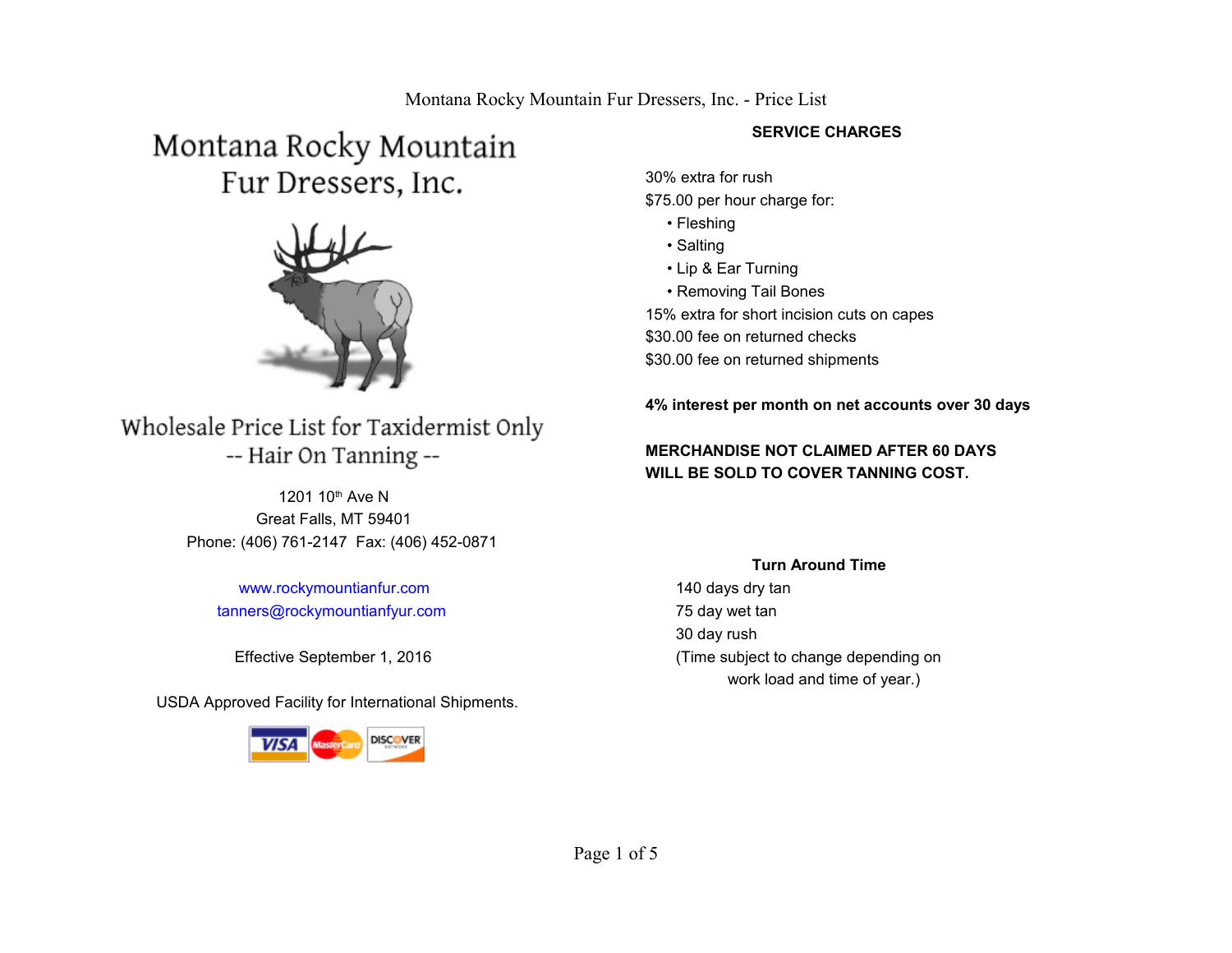| <b>African &amp; Exotic</b>              | Capes  | <b>Life Size</b> | <b>Full Skin</b>              | <b>Back Skin</b>     | 1/2 Life Size  |
|------------------------------------------|--------|------------------|-------------------------------|----------------------|----------------|
| Addax                                    | 116.10 | 467.00           | 147.00                        | 73.10                | 268.20         |
| African Crested Porcupine (wet tan only) |        | 165.65           |                               |                      |                |
| Alligator (wet tan only) 10' & Under     |        | 47.40 Lin. Ft.   | 47.40 Lin. Ft.                |                      | 47.40 Lin. Ft. |
| Alligator (wet tan only) 10 1/4' & Over  |        | 50.90 Lin. Ft.   | 50.90 Lin. Ft.                |                      | 50.90 Lin. Ft. |
| Ammon Sheep                              | 116.10 | 464.80           | 154.50                        |                      | 264.90         |
| Angora Goat                              | 90.70  | 261.65           | 88.50                         | 72.00                | 158.85         |
| Aoudad Sheep                             | 79.60  | 253.80           | 77.45                         | 50.90                | 149.15         |
| Argali Sheep                             | 102.55 | 443.70           | 97.00                         | 68.50                | 263.85         |
| Axis Deer                                | 47.15  | 206.50           | 48.50                         | 42.00                | 125.90         |
| Baboon                                   | 55.80  | 135.90           |                               | 42.00                | 90.70          |
| Banteng                                  | 331.20 | 772.70           | 11.15 Sq. Ft.                 | 11.15 Sq. Ft.        |                |
| <b>Blackbuck</b>                         | 40.95  | 152.40           | 44.75                         | 39.80                | 99.35          |
| <b>Blesbok</b>                           | 62.60  | 215.40           | 80.65                         | 45.25                | 149.15         |
| <b>Blue Sheep</b>                        | 71.75  | 275.95           | 86.10                         | 66.35                | 226.20         |
| Bongo                                    | 148.55 | 689.90           | 10 Sq. Ft.                    | 10 Sq. Ft.           | 438.30         |
| <b>Bontebok</b>                          | 68.50  | 237.55           | 80.15                         | 58.45                | 176.70         |
| <b>Bushbuck</b>                          | 49.90  | 209.75           | 63.10                         | 44.15                | 138.00         |
| Cape Buffalo                             | 347.70 | 1545.35          | 12.75 Sq. Ft.                 | 12.75 Sq. Ft.        | 927.20         |
| Caracal                                  |        | 76.40            |                               |                      |                |
| Catalina Goat                            | 50.40  | 198.65           | 75.25                         | 50.40                | 127.15         |
| Cerval                                   |        | 72.00            |                               |                      |                |
| Chamois                                  | 53.65  | 176.70           | 53.10                         | 42.00                | 108.30         |
| Civet                                    |        | 72.00            |                               |                      |                |
| Corsican Sheep                           | 48.50  | 213.00           | 55.30                         | 44.15                | 124.80         |
| Crocodile (wet tan only) 10' & Under     |        | 48.25 Lin. Ft.   | 48.25 Lin. Ft. 48.25 Lin. Ft. |                      |                |
| Crocodile (wet tan only) 10' & Over      |        | 51.80 Lin. Ft.   | 51.80 Lin. Ft. 51.80 Lin. Ft. |                      |                |
| Dik Dik                                  | 34.95  | 90.45            | 42.00                         | 30.80                | 56.30          |
| Duiker, Common                           | 36.05  | 133.70           | 44.15                         | 31.95                | 82.85          |
| Eland, Common                            | 309.00 | 827.90           | 10.00 Sq. Ft.                 | 10.00 Sq. Ft.        | 518.95         |
| Eland, Giant / Lord Derby                | 320.10 | 1048.60          | 10.00 Sq. Ft.                 | 10.00 Sq. Ft. 717.50 |                |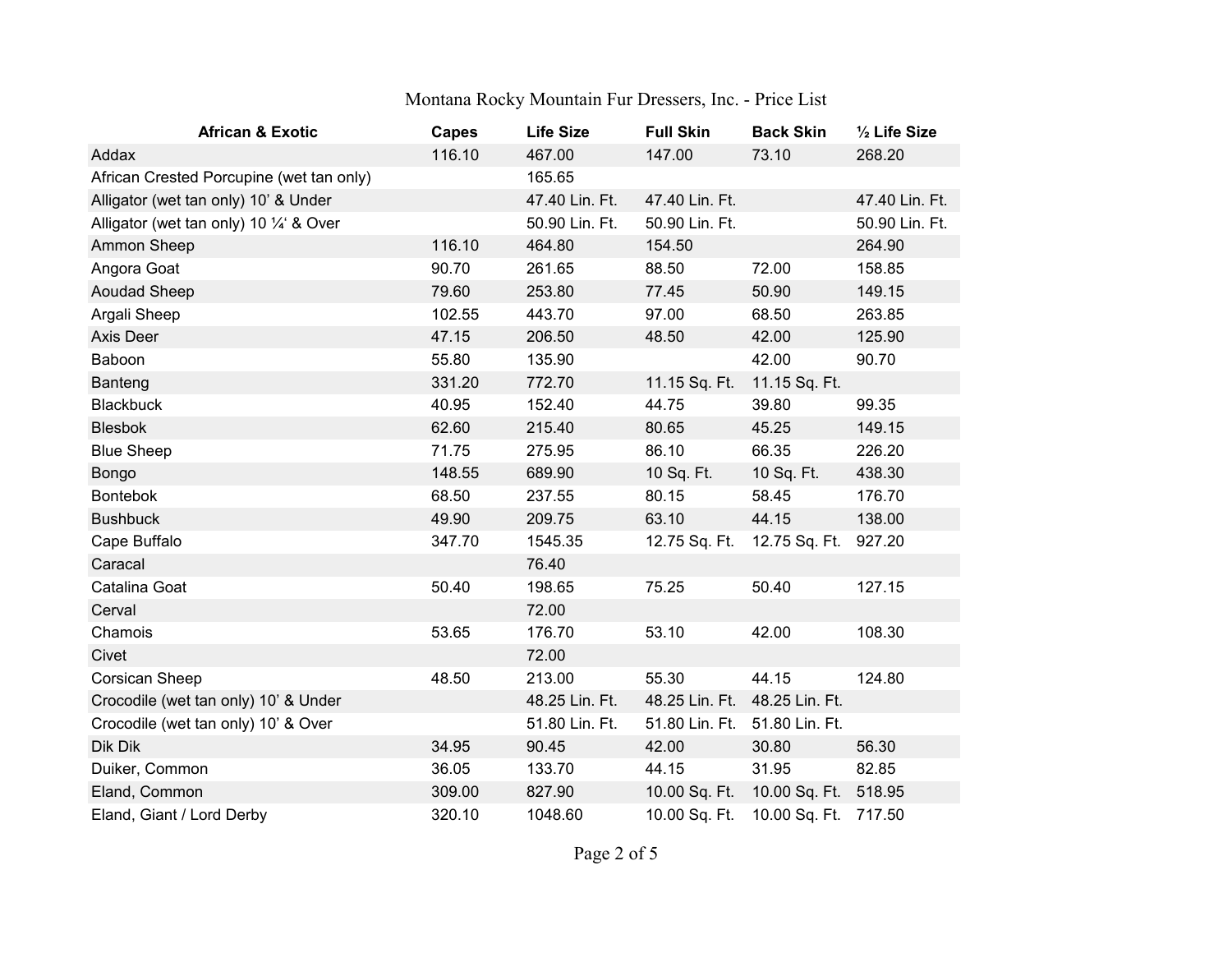| <b>African &amp; Exotic</b> | <b>Capes</b> | <b>Life Size</b> | <b>Full Skin</b> | <b>Back Skin</b> | 1/2 Life Size |
|-----------------------------|--------------|------------------|------------------|------------------|---------------|
| <b>Fallow Deer</b>          | 43.65        | 176.70           | 43.10            | 38.75            | 116.10        |
| Gazelle, Grant's            | 50.90        | 209.65           | 60.70            | 48.50            | 132.60        |
| Gazelle, Thompson's         | 45.75        | 142.35           | 48.50            | 42.00            | 110.45        |
| Gemsbok                     | 124.80       | 469.20           | 110.45           | 82.85            | 326.30        |
| Genet                       |              | 43.90            |                  |                  |               |
| Gerenuk                     | 53.05        | 195.40           | 55.30            | 43.10            | 129.40        |
| Giraffe                     | 1247.20      | 4304.75          | 26.05 Sq. Ft.    | 26.05 Sq. Ft.    | 2599.30       |
| Giraffe Neck (no shoulders) | 1026.45      |                  |                  |                  |               |
| Goat (feral)                | 47.15        |                  |                  | 43.10            |               |
| Gobi Sheep                  | 102.55       | 443.70           | 93.95            | 68.50            | 263.50        |
| Grysbok                     | 45.25        | 133.70           | 54.15            | 42.00            | 77.45         |
| Hartbeest                   | 111.50       | 366.65           | 9.50 Sq. Ft.     | 72.00            | 204.35        |
| <b>High Alter Sheep</b>     | 115.85       | 464.50           | 154.60           |                  | 264.90        |
| Hippo                       | 1434.95      | 5739.60          | 26.95 Sq. Ft.    | 26.95 Sq. Ft.    | 3063.05       |
| Hyena                       | 48.75        | 164.50           |                  |                  | 99.35         |
| Ibex Goat                   | 84.50        | 287.15           | 82.85            | 53.10            | 180.90        |
| Ibex Goat, Himalayan        |              | 290.05           |                  |                  | 191.05        |
| Impala                      | 52.05        | 193.25           | 65.30            | 43.10            | 127.20        |
| Jackal                      | 35.50        | 55.30            | 48.75            | 35.55            |               |
| Karagondu Sheep             | 102.55       | 443.70           | 93.95            | 68.50            | 263.85        |
| Klipspringer                | 38.75        | 99.35            | 48.50            | 39.85            | 72.00         |
| Kudu, Greater               | 134.80       | 568.75           | 9.55 Sq. Ft.     | 87.20            | 375.30        |
| Kudu, Lesser                | 74.45        | 342.30           | 88.25            | 56.30            | 236.40        |
| Lechwe                      | 79.60        | 352.35           | 88.25            | 54.15            | 220.80        |
| Leopard                     |              | 35.20 Lin. Ft.   |                  |                  | 35.20         |
| Lion                        | 110.45       | 38.75 Lin. Ft.   |                  |                  | 38.75         |
| Marco Polo Sheep            | 115.90       | 464.80           | 154.60           |                  | 264.90        |
| Monkey, Vervet              |              | 108.30           |                  |                  |               |
| <b>Mouflon Sheep</b>        | 48.50        | 204.35           | 56.30            | 44.15            | 138.00        |
| Nilgai                      | 140.20       | 607.05           | 10.90            | 10.90            | 436.20        |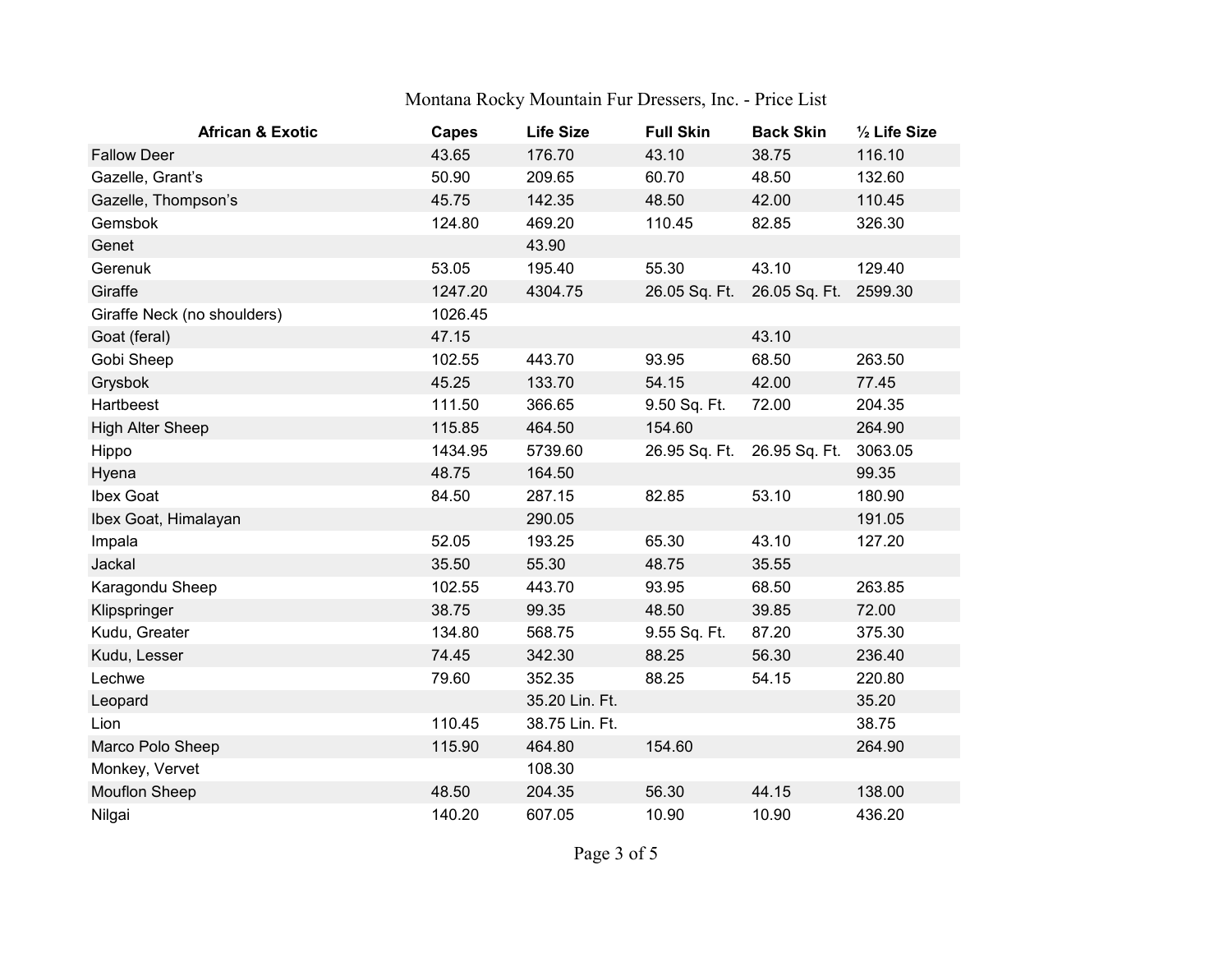| <b>African &amp; Exotic</b> | <b>Capes</b> | <b>Life Size</b> | <b>Full Skin</b> | <b>Back Skin</b>            | 1/2 Life Size |
|-----------------------------|--------------|------------------|------------------|-----------------------------|---------------|
| Nyala                       | 74.20        | 331.20           | 89.35            | 59.55                       | 209.75        |
| Nyala, Mountain             | 118.30       | 557.65           | 121.50           | 81.80                       | 303.60        |
| Orobi, Suni                 | 37.70        | 105.05           | 42.00            | 36.60                       | 77.45         |
| Oryx                        | 124.80       | 469.20           | 110.45           | 82.85                       | 325.80        |
| Puku                        | 67.45        | 342.30           | 67.45            | 55.30                       | 215.40        |
| <b>Red Sheep</b>            | 49.90        | 222.85           | 53.05            | 43.10                       | 131.30        |
| <b>Red Stag</b>             | 128.30       | 441.60           | 9.00 Sq. Ft.     | 9.00 Sq. Ft.                | 264.90        |
| Reedbuck                    | 53.05        | 248.40           | 62.95            | 44.15                       | 143.40        |
| Reedbuck, Mountain          | 47.40        | 160.25           | 55.30            | 43.10                       | 105.10        |
| Rhebok                      | 40.95        | 130.45           | 47.40            | 38.75                       | 82.85         |
| Rhino                       | 1628.10      | 6181.10          | 25.75 Sq. Ft.    | 25.75 Sq. Ft.               | 3973.60       |
| Roan                        | 130.75       | 529.75           | 150.20           | 97.15                       | 331.20        |
| Roe Deer                    | 38.25        | 130.45           | 46.35            | 39.85                       | 93.95         |
| Sable                       | 140.20       | 535.40           | 149.15           | 96.10                       | 336.65        |
| Sambar Deer                 | 105.05       | 330.10           | 8.95 Sq. Ft.     | 8.95 Sq. Ft.                | 270.55        |
| Sika Deer                   | 46.35        | 154.60           | 46.35            | 39.85                       | 93.95         |
| Sindh Ibex                  | 73.10        | 250.55           |                  |                             |               |
| Sitatunga                   | 61.20        | 320.10           | 77.45            | 54.15                       | 203.25        |
| Spanish Goat                | 50.40        | 198.65           | 75.45            | 50.40                       | 127.20        |
| Springbok                   | 49.90        | 204.85           | 53.05            | 42.00                       | 137.25        |
| Steenbok / Steinbok         | 38.75        | 108.30           | 42.05            | 36.60                       | 81.80         |
| Tahr                        | 92.90        | 312.55           | 108.30           | 82.85                       | 193.25        |
| <b>Tiger</b>                |              | 38.75 Lin. Ft.   | 38.75            |                             |               |
| Tsessebe / Topi             | 105.05       | 380.95           | 9.50 Sq. Ft.     | 71.70                       | 237.60        |
| <b>Tur Sheep</b>            |              | 287.15           |                  |                             |               |
| Urial Sheep                 |              | 213.00           |                  |                             |               |
| Warthog, Bush or Forest     | 141.30       | 257.35           | 122.65           | 70.70                       | 209.25        |
| Waterbuck                   | 129.40       | 497.80           | 165.65           | 72.00                       | 353.35        |
| Water Buffalo               | 314.70       | 1479.05          |                  | 12.80 Sq. Ft. 12.80 Sq. Ft. | 998.85        |
| Wildebeest / Gnu            | 140.20       | 550.85           | 10.00 Sq. Ft.    | 88.25                       | 364.20        |